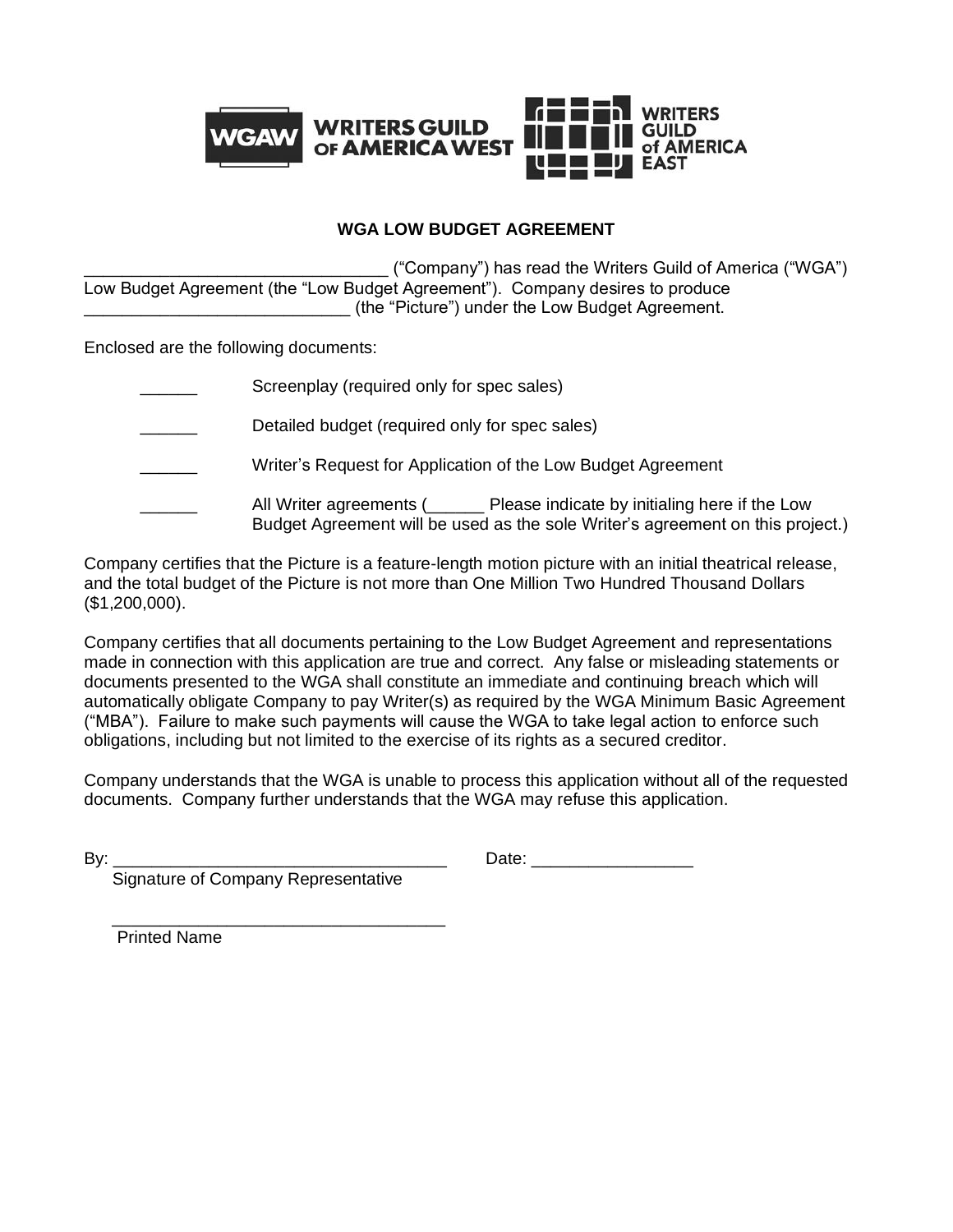

### **WGA THEATRICAL LOW BUDGET AGREEMENT FOR FILMS BUDGETED AT \$1,200,000 AND BELOW**

Writers Guild of America, West, Inc. on behalf of itself and Writers Guild of America, East, Inc. ("WGA") agrees to modify, to the extent hereinafter set forth, certain provisions of the WGA 2020 Minimum Basic Agreement ("MBA") with respect to the employment on or purchase of the theatrical motion picture screenplay currently titled  $($ Screenplay ourrently titled  $($ Screenplay") written by \_\_\_\_\_\_\_\_\_\_\_\_\_\_\_\_\_\_\_\_\_\_\_\_\_\_\_\_\_\_\_ ("Writer"). \_\_\_\_\_\_\_\_\_\_\_\_\_\_\_\_\_\_\_\_\_\_\_\_\_\_\_ ("Company")

represents and warrants that the proposed theatrical motion picture based on the Screenplay ("Picture") meets the definition of a low budget picture in Section 2 below. Further, Company agrees that the Writer is or shall be deemed a "professional writer" for all purposes under the MBA.

Company further acknowledges receipt of a copy of the 2020 MBA. To the extent the provisions herein are inconsistent with the MBA, the provisions of this Low Budget Agreement ("Agreement") shall apply.

## **THE FOLLOWING IS AGREED BETWEEN THE WGA AND COMPANY:**

### **1. Acceptance as Signatory Producer**

Upon Company's execution of this Agreement and all MBA signatory documents, assumption agreements, and related documents required by the WGA, and upon acceptance thereof by the WGA, Company is signatory to the MBA and to this Agreement, which modifies the 2020 MBA as herein provided.

## **2. Definition of Low Budget Picture/Qualification to Produce under the Low Budget Agreement**

Company represents and warrants to the WGA that the Company will exercise its best efforts to produce the Picture as a feature-length theatrical motion picture (live action and/or animated; over 40 minutes in length) with a total production cost of not more than one million two hundred thousand dollars (\$1,200,000).

The "total production cost" is defined as the total of all "above the line" and "below the line" costs involved in pre-production, production and post-production, including any deferred guaranteed compensation, all other direct and indirect costs and out-of-pocket overhead costs actually incurred in connection with making the motion picture. The only excluded costs are interest payments and contingent payments to talent; and costs incurred on account of *force majeure* events<sup>1</sup> or reshooting caused by technical problems outside the Company's control.

If Company purchases a spec script from the Writer, Company represents that filming is imminent (i.e., no more than one (1) year after the purchase of the spec script).

<sup>&</sup>lt;sup>1</sup> In accordance with the Sideletter Re COVID-19 Related Costs as of June 30, 2020, the WGA and the Company agree that all expenditures directly related to the prevention and monitoring of COVID-19 will be excluded from the "total production cost," including the following: health screening, testing, personal protective equipment, salaries of COVID-19 compliance monitor(s), COVID-19 related cleaning costs, portable hand washing stations and additional bathroom units. Costs not directly related to prevention and monitoring, such as compensation for writers, directors or actors replacing others on sick leave, shall not be considered excluded costs.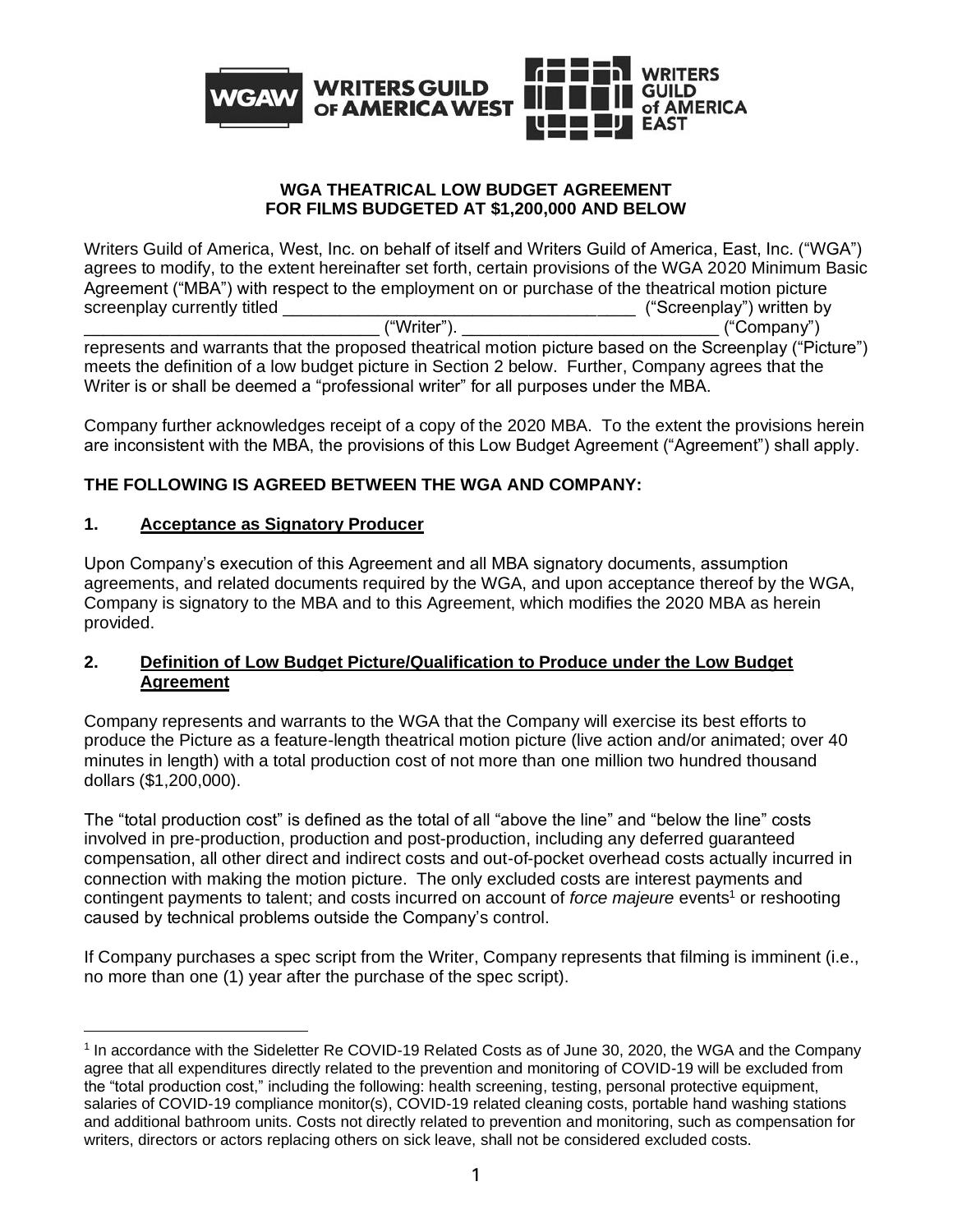If the Company employs the Writer to write literary material, Company shall pay contributions to the Producer-Writers Guild of America Pension Plan Writers' Guild-Industry Health Fund in accordance with MBA Articles 17 and 71.

Prior to WGA's acceptance of this Agreement, Company is required to submit to the WGA the required checklist documents and any other relevant information required by the WGA in order to verify Company's representations regarding the Picture. Company is also required to submit updated budgets to the WGA upon their availability.

## **3. Screenplay Compensation**

The Screenplay Compensation is subject to negotiation between Company and the Writer, provided, however, that it shall be no less than the amounts described below for the budget category and type of literary material. The WGA encourages writers and their representatives to negotiate overscale deals and to defer as little of the Writer's compensation as possible.

### **The Company and the Writer shall designate their selection by initialing in the ONE box below which reflects the agreed-upon minimum compensation terms for the appropriate budget category:**

| Original<br>work-for-<br>hire<br>screenplay<br>(first and<br>second<br>drafts)<br>excluding<br>treatment<br>OR.<br>purchase<br>of original<br>spec script | 25% of the minimum set forth in the<br>$\bullet$<br>WGA Schedule of Minimums for an<br>Original Screenplay, Excluding<br>Treatment (for period $5/2/22 - 5/1/23$<br>said minimum is \$54,561; 25% of said<br>minimum is $$13,640$ )<br>At least \$6,135 upon commencement of<br>$\bullet$<br>services with remainder due upon<br>delivery<br>For spec sales, entire \$13,640 due upon<br>sale<br>No \$6,250 Script Publication Fee <sup>2</sup><br>$\bullet$<br>required | May defer up to 100% of minimum<br>(\$54,561) on terms equal to or more<br>favorable than those for the person<br>who performs directing services<br>May defer 100% of \$6,250 Script<br>$\bullet$<br>Publication Fee on terms equal to or<br>more favorable than those for the<br>person who performs directing<br>services<br>Initial Here: _________<br>(Writer) |
|-----------------------------------------------------------------------------------------------------------------------------------------------------------|--------------------------------------------------------------------------------------------------------------------------------------------------------------------------------------------------------------------------------------------------------------------------------------------------------------------------------------------------------------------------------------------------------------------------------------------------------------------------|---------------------------------------------------------------------------------------------------------------------------------------------------------------------------------------------------------------------------------------------------------------------------------------------------------------------------------------------------------------------|
|                                                                                                                                                           | Initial Here: _____________(Writer)<br>(Company)                                                                                                                                                                                                                                                                                                                                                                                                                         | (Company)                                                                                                                                                                                                                                                                                                                                                           |
| Original<br>work-for-<br>hire<br>screenplay<br>(first and<br>second<br>drafts)                                                                            | 25% of the minimum set forth in the<br>$\bullet$<br>WGA Schedule of Minimums for an<br>Original Screenplay, Including Treatment<br>(for period $5/2/22 - 5/1/23$ said minimum<br>is $$81,220$ ; $25\%$ of said minimum is<br>\$20,305                                                                                                                                                                                                                                    | May defer up to 100% of minimum<br>$\bullet$<br>(\$81,220) on terms equal to or more<br>favorable than those for the person<br>who performs directing services<br>May defer 100% of \$6,250 Script<br>Publication Fee on terms equal to or                                                                                                                          |

## **BUDGET UNDER \$200,000**

 $\blacksquare$ 

<sup>2</sup> For explanation of Script Publication Fee, please see Section 4 of this Agreement.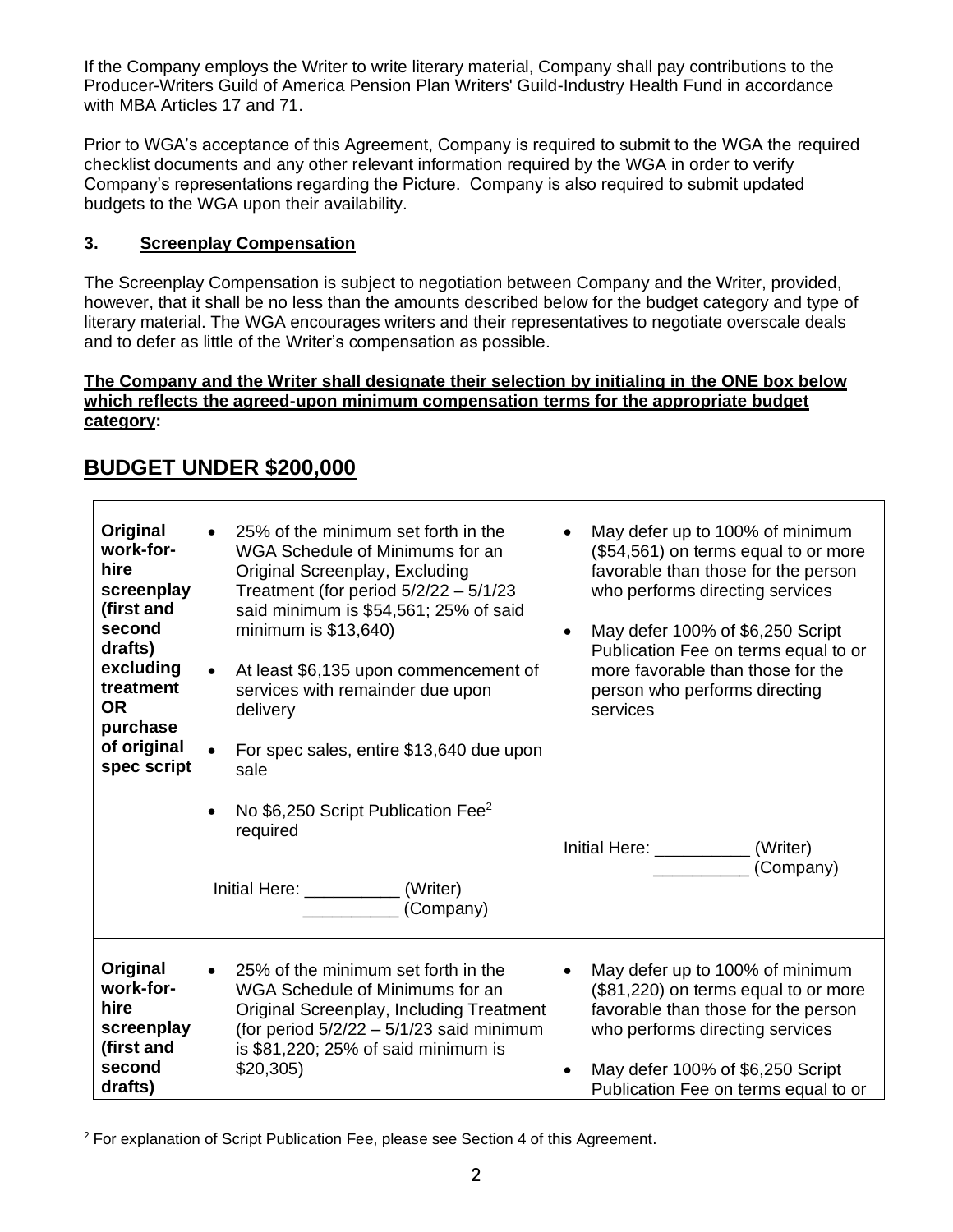| including<br>treatment | At least \$6,135 upon commencement of<br>$\bullet$<br>services with remainder due upon<br>delivery | more favorable than those for the<br>person who performs directing<br>services |
|------------------------|----------------------------------------------------------------------------------------------------|--------------------------------------------------------------------------------|
|                        | For spec sales, entire \$20,305 due upon<br>sale                                                   |                                                                                |
|                        | No \$6,250 Script Publication Fee<br>required                                                      | Initial Here:<br>(Writer)<br>(Company)                                         |
|                        | Initial Here:<br>(Writer)<br>(Company)                                                             |                                                                                |

# **BUDGET UNDER \$200,000 (continued)**

| Non-<br>original<br>work-for-<br>hire<br>screenplay<br>(first and<br>second<br>drafts)<br>excluding<br>treatment<br><b>OR</b><br>purchase<br>of non-<br>original<br>spec script | 25% of the minimum set forth in the<br>$\bullet$<br>WGA Schedule of Minimums for a Non-<br>Original Screenplay, Excluding<br>Treatment (for period $5/2/22 - 5/1/23$<br>said minimum is \$44,402; 25% of said<br>minimum is \$11,101)<br>At least \$6,135 upon commencement of<br>$\bullet$<br>services with remainder due upon<br>delivery<br>For spec sales, entire \$11,101 due upon<br>$\bullet$<br>sale<br>No \$6,250 Script Publication Fee<br>required | May defer up to 100% of minimum<br>(\$44,402) on terms equal to or more<br>favorable than those for the person<br>who performs directing services<br>May defer 100% of \$6,250 Script<br>$\bullet$<br>Publication Fee on terms equal to or<br>more favorable than those for the<br>person who performs directing<br>services |
|---------------------------------------------------------------------------------------------------------------------------------------------------------------------------------|---------------------------------------------------------------------------------------------------------------------------------------------------------------------------------------------------------------------------------------------------------------------------------------------------------------------------------------------------------------------------------------------------------------------------------------------------------------|------------------------------------------------------------------------------------------------------------------------------------------------------------------------------------------------------------------------------------------------------------------------------------------------------------------------------|
|                                                                                                                                                                                 | Initial Here: ______________(Writer)<br>(Company)                                                                                                                                                                                                                                                                                                                                                                                                             | Initial Here: $\frac{1}{2}$<br>(Writer)<br>(Company)                                                                                                                                                                                                                                                                         |
| Non-<br>original<br>work-for-<br>hire<br>screenplay<br>(first and<br>second<br>drafts)<br>including<br>treatment                                                                | 25% of the minimum set forth in the<br>$\bullet$<br>WGA Schedule of Minimums for a Non-<br>Original Screenplay, Including Treatment<br>(for period $5/2/22 - 5/1/23$ said minimum<br>is \$71,061; 25% of said minimum is<br>\$17,765<br>At least \$6,135 upon commencement of<br>$\bullet$<br>services with remainder due upon<br>delivery<br>For spec sales, entire \$17,765 due upon<br>$\bullet$<br>sale                                                   | May defer up to 100% of minimum<br>(\$71,061) on terms equal to or more<br>favorable than those for the person<br>who performs directing services<br>May defer 100% of \$6,250 Script<br>$\bullet$<br>Publication Fee on terms equal to or<br>more favorable than those for the<br>person who performs directing<br>services |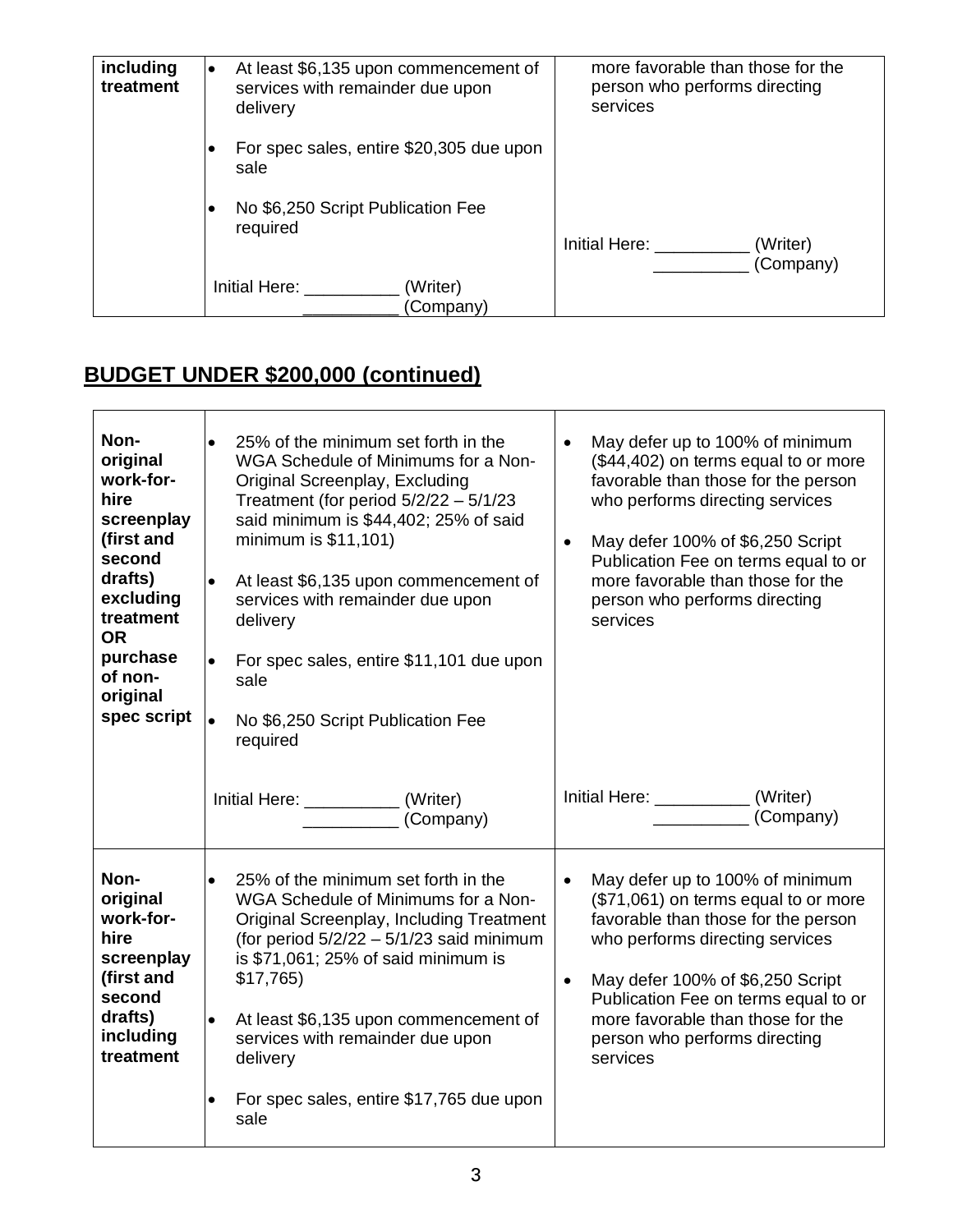| No \$6,250 Script Publication Fee<br>required |                       |               |                       |
|-----------------------------------------------|-----------------------|---------------|-----------------------|
| Initial Here:                                 | (Writer)<br>(Company) | Initial Here: | (Writer)<br>(Company) |

## **BUDGET \$200,000 - \$499,999**

| Original<br>work-for-<br>hire<br>screenplay<br>(first and<br>second<br>drafts)<br>excluding<br>treatment<br><b>OR</b><br>purchase<br>of original<br>spec script | $\bullet$<br>50% of the minimum set forth in the<br>WGA Schedule of Minimums for an<br>Original Screenplay, Excluding<br>Treatment (for period $5/2/22 - 5/1/23$<br>said minimum is \$54,561; 50% of said<br>minimum is \$27,281)<br>At least \$6,135 upon commencement of<br>$\bullet$<br>services with remainder due upon<br>delivery<br>For spec sales, entire \$27,281 due upon<br>$\bullet$<br>sale<br>No \$6,250 Script Publication Fee <sup>3</sup><br>$\bullet$<br>required | $\bullet$<br>May defer up to 100% of minimum<br>(\$54,561) on terms equal to or more<br>favorable than those for the person<br>who performs directing services<br>May defer 100% of \$6,250 Script<br>$\bullet$<br>Publication Fee on terms equal to or<br>more favorable than those for the<br>person who performs directing<br>services |
|-----------------------------------------------------------------------------------------------------------------------------------------------------------------|-------------------------------------------------------------------------------------------------------------------------------------------------------------------------------------------------------------------------------------------------------------------------------------------------------------------------------------------------------------------------------------------------------------------------------------------------------------------------------------|-------------------------------------------------------------------------------------------------------------------------------------------------------------------------------------------------------------------------------------------------------------------------------------------------------------------------------------------|
|                                                                                                                                                                 | Initial Here: _____________(Writer)<br>(Company)                                                                                                                                                                                                                                                                                                                                                                                                                                    | Initial Here: _________<br>(Writer)<br>(Company)                                                                                                                                                                                                                                                                                          |
| Original<br>work-for-<br>hire<br>screenplay<br>(first and<br>second<br>drafts)<br>including<br>treatment                                                        | 50% of the minimum set forth in the<br>$\bullet$<br>WGA Schedule of Minimums for an<br>Original Screenplay, Including Treatment<br>(for period $5/2/22 - 5/1/23$ said minimum<br>is \$81,220; 50% of said minimum is<br>\$40,610<br>At least \$6,135 upon commencement of<br>$\bullet$<br>services with remainder due upon<br>delivery<br>For spec sales, entire \$40,610 due upon<br>$\bullet$<br>sale<br>No \$6,250 Script Publication Fee<br>$\bullet$<br>required               | $\bullet$<br>May defer up to 100% of minimum<br>(\$81,220) on terms equal to or more<br>favorable than those for the person<br>who performs directing services<br>May defer 100% of a \$6,250 Script<br>$\bullet$<br>Publication Fee on terms up equal to<br>or more favorable than the person<br>who performs directing services         |

<sup>3</sup> For explanation of Script Publication Fee, please see Section 4 of this Agreement.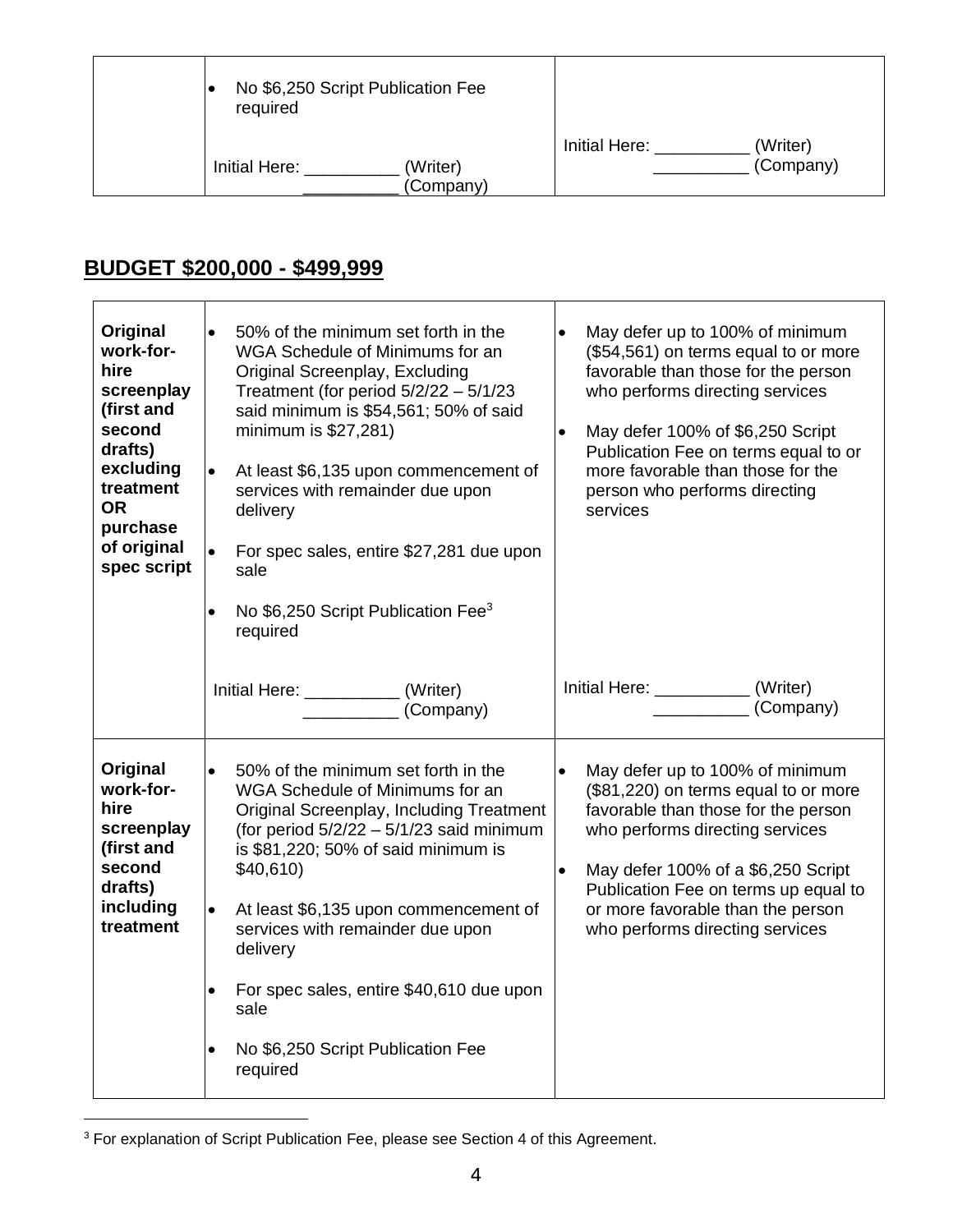|  | Initial Here: | (Writer)<br>(Company) | Initial Here: | 'Writer)<br>(Company) |
|--|---------------|-----------------------|---------------|-----------------------|
|--|---------------|-----------------------|---------------|-----------------------|

# **BUDGET \$200,000 - \$499,999 (continued)**

 $\mathbf{r}$ 

| Non-<br>original<br>work-for-<br>hire<br>screenplay<br>(first and<br>second<br>drafts)<br>excluding<br>treatment<br><b>OR</b><br>purchase<br>of non-<br>original<br>spec script | 50% of the minimum set forth in the<br>$\bullet$<br>WGA Schedule of Minimums for a Non-<br>Original Screenplay, Excluding<br>Treatment (for period $5/2/22 - 5/1/23$<br>said minimum is \$44,402; 50% of said<br>minimum is \$22,201)<br>At least \$6,135 upon commencement of<br>$\bullet$<br>services with remainder due upon<br>delivery<br>For spec sales, entire \$22,201 due upon<br>$\bullet$<br>sale<br>No \$6,250 Script Publication Fee<br>$\bullet$<br>required<br>Initial Here: _____________(Writer)<br>(Company)                   | May defer up to 100% of minimum<br>$\bullet$<br>(\$44,402) on terms equal to or more<br>favorable than those for the person<br>who performs directing services<br>May defer up to 100% of a \$6,250<br>$\bullet$<br>Script Publication Fee on terms equal<br>to or more favorable than those for<br>the person who performs directing<br>services<br>Initial Here: _____________ (Writer)<br>(Company)                     |
|---------------------------------------------------------------------------------------------------------------------------------------------------------------------------------|--------------------------------------------------------------------------------------------------------------------------------------------------------------------------------------------------------------------------------------------------------------------------------------------------------------------------------------------------------------------------------------------------------------------------------------------------------------------------------------------------------------------------------------------------|----------------------------------------------------------------------------------------------------------------------------------------------------------------------------------------------------------------------------------------------------------------------------------------------------------------------------------------------------------------------------------------------------------------------------|
| Non-<br>original<br>work-for-<br>hire<br>screenplay<br>(first and<br>second<br>drafts),<br>including<br>treatment:                                                              | 50% of the minimum set forth in the WGA $\bullet$<br>$\bullet$<br>Schedule of Minimums for a Non-Original<br>Screenplay, Including Treatment (for<br>period $5/2/22 - 5/1/23$ said minimum is<br>\$71,061; 50% of said minimum is<br>$$35,531$ )<br>At least \$6,135 upon commencement of<br>$\bullet$<br>services with remainder due upon<br>delivery<br>For spec sales, entire \$35,531 due upon<br>٠<br>sale<br>No \$6,250 Script Publication Fee<br>$\bullet$<br>required<br>Initial Here: ______________(Writer)<br>$\sqrt{1 - (Comparly)}$ | May defer up to 100% of minimum<br>(\$71,061) on terms equal to or more<br>favorable than those for the person<br>who performs directing services<br>May defer 100% of a \$6,250 Script<br>$\bullet$<br>Publication Fee on terms equal to or<br>more favorable than those for the<br>person who perform directing services<br>Initial Here: ______________ (Writer)<br>(Company)<br><u>experience</u> and the state of the |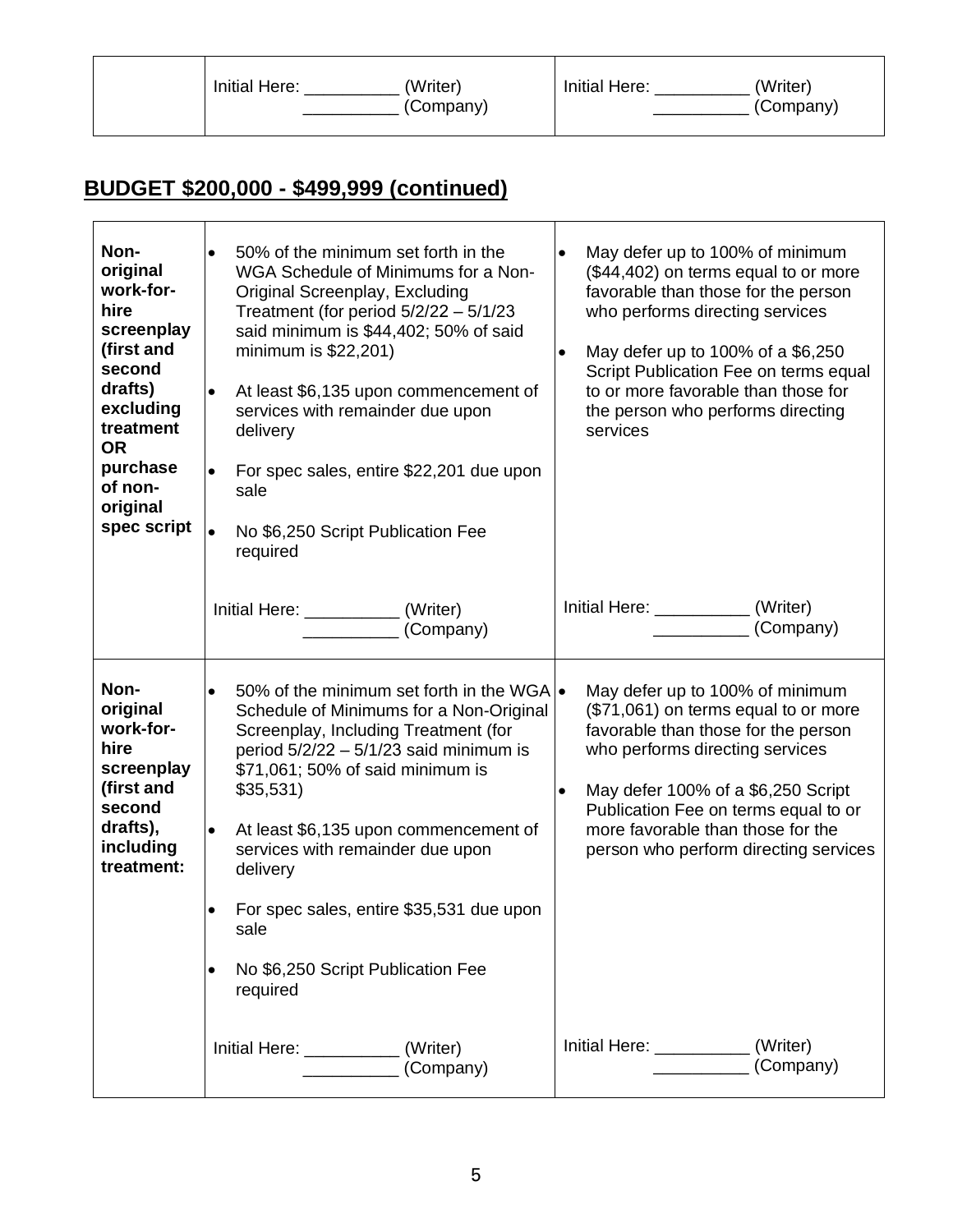## **BUDGET \$500,000 - \$1,200,000**

| Original<br>screenplay<br>(first and<br>second<br>drafts)<br>excluding<br>treatment<br><b>OR</b><br>purchase<br>of original<br>spec script                 | <b>Work for hire: \$54,561</b><br>Not deferrable<br>$\bullet$<br>Payment in accordance with MBA<br>$\bullet$<br>Article 13.A.<br>\$6,250 Script Publication Fee not<br>$\bullet$<br>deferrable                                                     | Purchase of spec script: \$54,561<br>\$10,000 due upon commencement of<br>$\bullet$<br>principal photography<br>May defer payment of remaining<br>$\bullet$<br>\$44,5610 on terms equal to or more<br>favorable than those for the person<br>who performs directing services<br>\$6,250 Script Publication Fee not<br>$\bullet$<br>deferrable                                        |
|------------------------------------------------------------------------------------------------------------------------------------------------------------|----------------------------------------------------------------------------------------------------------------------------------------------------------------------------------------------------------------------------------------------------|--------------------------------------------------------------------------------------------------------------------------------------------------------------------------------------------------------------------------------------------------------------------------------------------------------------------------------------------------------------------------------------|
|                                                                                                                                                            | Initial Here: ___________(Writer)<br>(Company)                                                                                                                                                                                                     | Initial Here: ______________(Writer)<br>(Company)                                                                                                                                                                                                                                                                                                                                    |
| Original<br>work-for-<br>hire<br>screenplay<br>(first and<br>second<br>drafts)<br>including<br>treatment<br>(no spec<br>sale)                              | <b>Work for hire: \$81,220</b><br>Not deferrable<br>$\bullet$<br>Payment in accordance with MBA<br>$\bullet$<br>Article 13.A.<br>\$6,250 Script Publication Fee not<br>$\bullet$<br>deferrable<br>Initial Here: ____________(Writer)<br>(Company)  | Purchase of spec script and<br>treatment:<br>N/A                                                                                                                                                                                                                                                                                                                                     |
| Non-<br>Original<br>screenplay<br>(first and<br>second<br>drafts)<br>excluding<br>treatment<br><b>OR</b><br>purchase<br>of non-<br>original<br>spec script | <b>Work for hire: \$44,402</b><br>Not deferrable<br>$\bullet$<br>Payment in accordance with MBA<br>$\bullet$<br>Article 13.A.<br>\$6,250 Script Publication Fee not<br>$\bullet$<br>deferrable<br>Initial Here: _____________(Writer)<br>(Company) | Purchase of spec script: \$44,402<br>\$10,000 due upon commencement of<br>principal photography<br>May defer payment of remaining<br>$\bullet$<br>\$34,402 on terms equal to or more<br>favorable than those for the person<br>who performs directing services<br>\$6,250 Script Publication Fee not<br>deferrable<br>Initial Here: _____________(Writer)<br>$\frac{1}{2}$ (Company) |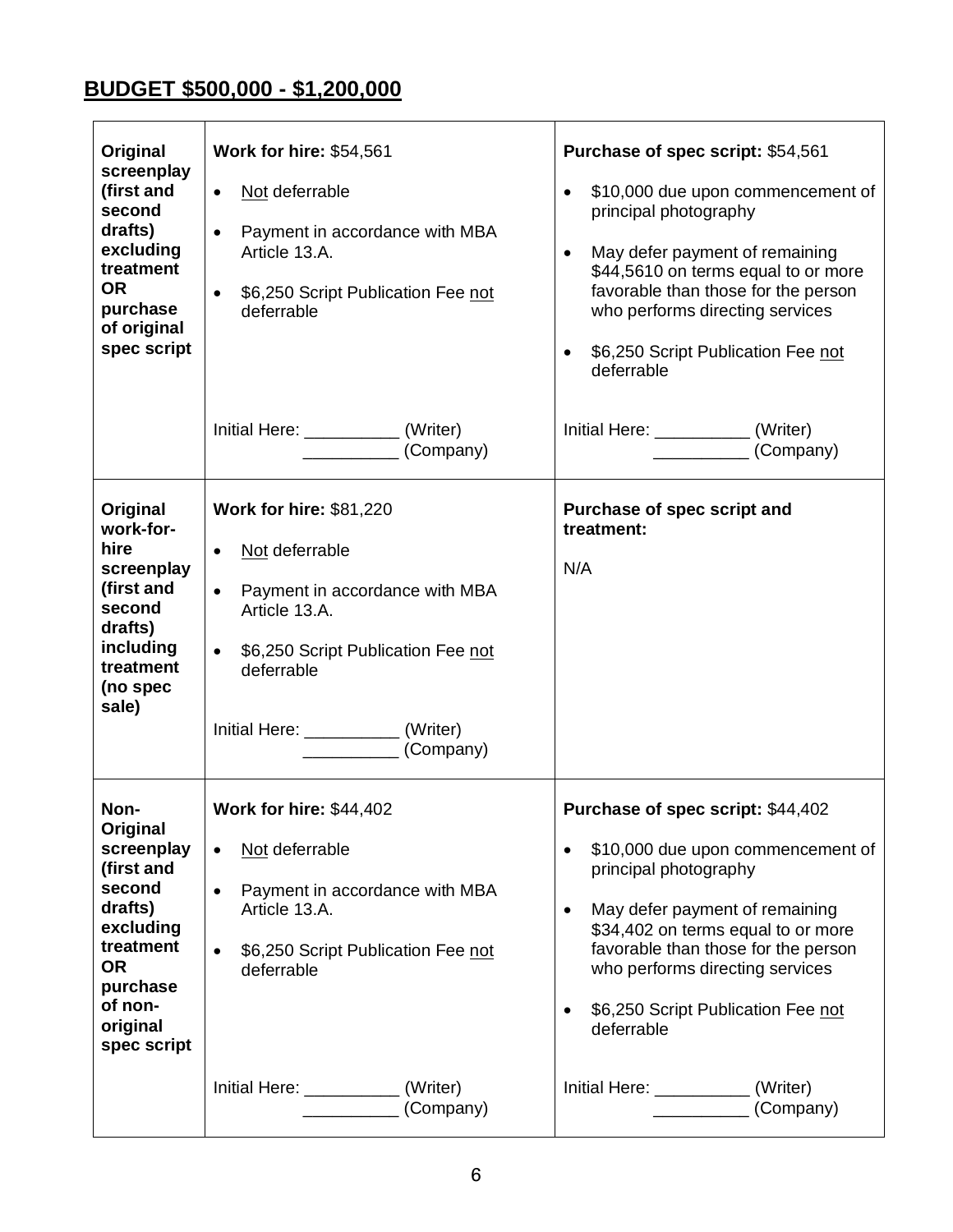## **BUDGET \$500,000 - \$1,200,000 (continued)**

| Non-<br>Original                                           | <b>Work for hire: \$71,061</b>                                                              | Purchase of spec script and<br>treatment: |
|------------------------------------------------------------|---------------------------------------------------------------------------------------------|-------------------------------------------|
| work-for-<br>hire<br>screenplay<br>(1st and<br>2nd drafts) | Not deferrable<br>$\bullet$<br>Payment in accordance with MBA<br>$\bullet$<br>Article 13.A. | N/A                                       |
| including<br>treatment<br>(no spec<br>sale)                | \$6,250 Script Publication Fee not<br>$\bullet$<br>deferrable                               |                                           |
|                                                            | (Writer)<br>Initial Here:<br>(Company)                                                      |                                           |

## **Screenplay Compensation (continued**)

In accordance with the options listed above, Company and the Writer have agreed that the TOTAL Screenplay Compensation is \$

*If a deferment is allowed and elected*, the Company and the Writer have agreed to defer payment of \$\_\_\_\_\_\_\_\_\_\_\_\_\_\_ of the Screenplay Compensation owed to the Writer.

### **3.1 Rewrites on spec scripts**

For spec sales under any budget category listed above, Company shall offer the first Writer the opportunity to perform the first rewrite. Compensation for the first rewrite is subject to negotiation between Company and the Writer, provided, however, that it shall be no less than MBA minimum. The Company and the Writer may also agree to defer partial or full payment for the first rewrite if performed by the Writer and on terms equal to or more favorable than those for the person who performs directing services. If a rewrite is performed, Company shall pay contributions to the Producer-Writers Guild of America Pension Plan Writers' Guild-Industry Health Fund on both the screenplay purchase price and the rewrite compensation in accordance with MBA Articles 17 and 71.

The minimum compensation for a rewrite of a spec script written between May 2, 2022 and May 1, 2023 is \$26,646.

Company and the Writer have agreed to defer payment of \$ The compensation for the first rewrite. If no rewrite is elected, please indicate "N/A."

Company will pay Writer for any additional writing services pursuant to the terms of the MBA then in effect. If Company fails to pay the Screenplay Compensation and/or rewrite compensation to the Writer when due, Company shall pay interest at the rate of one- and one-half percent (1.5%) per month on all outstanding amounts until paid in full.

### **4. Script Publication Fee**

Company shall have the right to publish the Screenplay on videodiscs or videocassettes. A one-time fee of six thousand two hundred and fifty dollars (\$6,250) in the aggregate shall be paid to the credited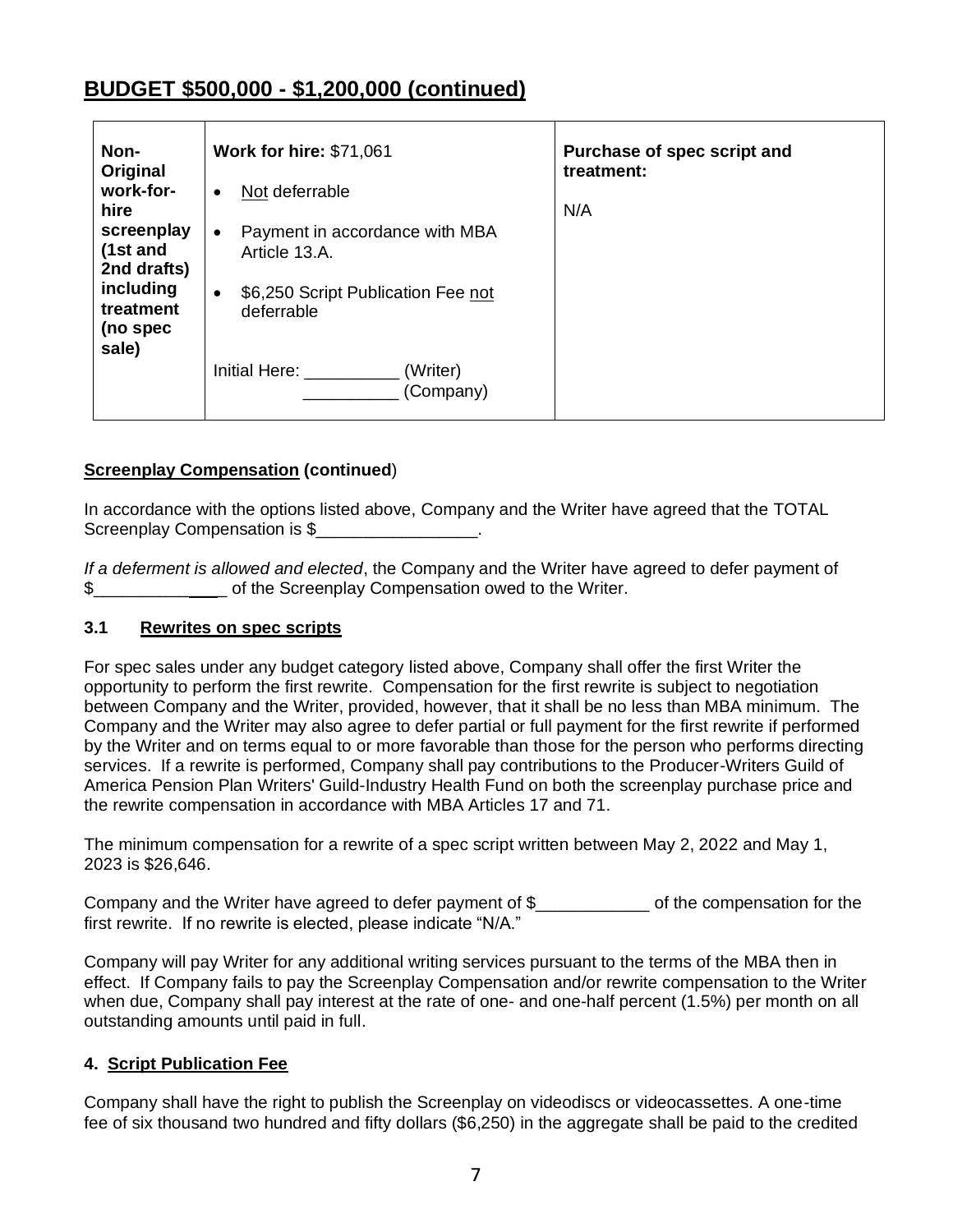Writer(s) of the Picture as compensation for such publication right. This is 50% of the current twelve thousand five hundred dollar (\$12,500) Script publication Fee in MBA Article 16.A.10. The Script Publication Fee shall be due whether or not the Company chooses to exercise such right and whether or not the Company distributes the motion picture on videodisc/videocassette or new media platform.

The Script Publication Fee shall be paid through the Guild's Residuals Department within thirty (30) days after the final determination of writing credit on the motion picture. The Script Publication Fee may not be prepaid nor may it be offset or credited against any other compensation. The Company shall not have the right to publish the screenplay on videodiscs/videocassettes or a new media platform in accordance with MBA Article 16.A.10 unless and until the Script Publication Fee is paid at no less than the 50% rate, described above. The payment of the Script Publication Fee and any exercise of this right on videodiscs/videocassette or new media platform shall not otherwise affect the Writer's publication rights, if any.

For films budgeted below five hundred thousand dollars (\$500,000), where the Company and Writer elect to defer the payment of the full applicable MBA minimum, and upon the Writer's request, the Publication Fee may be deferred in accordance with Section 3 of this Agreement. All requests for deferral may be indicated on the "Writer Request for Application of the WGA Low Budget Agreement" form submitted by the Writer to the WGA.

For films budgeted below two hundred thousand dollars (\$200,000), where the Company and Writer elect to pay 25% of the minimums specified in the WGA Schedule of Minimums, a Script Publication Fee is not required.

For films budgeted between two hundred thousand dollars (\$200,000) and four hundred ninety-nine thousand nine hundred ninety-nine dollars (\$499,999), where the Company and Writer elect to pay 50% of the minimums specified in the WGA Schedule of Minimums, a Script Publication Fee is not required.

## **5. Creative Rights**

Company agrees that no writer other than the first Writer of the screenplay shall be engaged to perform writing services on the Picture unless such Writer approves in writing the hiring of a subsequent writer. The failure to adhere to this provision shall be deemed a material breach of this Agreement and shall subject Company to the payment of damages to the Writer and to the WGA.

In addition to the creative rights provisions contained in MBA Article 48, creative rights are subject to negotiation between Company and the Writer of the Picture. The Company agrees to the following creative rights (attach more sheets if necessary):

\_\_\_\_\_\_\_\_\_\_\_\_\_\_\_\_\_\_\_\_\_\_\_\_\_\_\_\_\_\_\_\_\_\_\_\_\_\_\_\_\_\_\_\_\_\_\_\_\_\_\_\_\_\_\_\_\_\_\_\_\_\_\_\_\_\_\_\_\_\_\_\_\_\_\_\_\_\_\_\_\_\_ \_\_\_\_\_\_\_\_\_\_\_\_\_\_\_\_\_\_\_\_\_\_\_\_\_\_\_\_\_\_\_\_\_\_\_\_\_\_\_\_\_\_\_\_\_\_\_\_\_\_\_\_\_\_\_\_\_\_\_\_\_\_\_\_\_\_\_\_\_\_\_\_\_\_\_\_\_\_\_\_\_.

## **6. Credits**

Credits shall be determined by the WGA in accordance with Theatrical Schedule A of the MBA. Company further agrees that the Writer shall receive equally prominent credits and parity with producers and directors in all written and on-screen advertising, publicity, marketing and promotion of the Picture.

### **7. Reversion of the Screenplay**

If the Picture has not commenced principal photography within eighteen (18) months after the later of the sale of a spec script (where no services are to be rendered under employment) or delivery of the final step called for under the Writer's agreement, then all right, title and interest in the Screenplay and any revisions thereto shall automatically revert to the Writer, and Company shall have no further rights therein.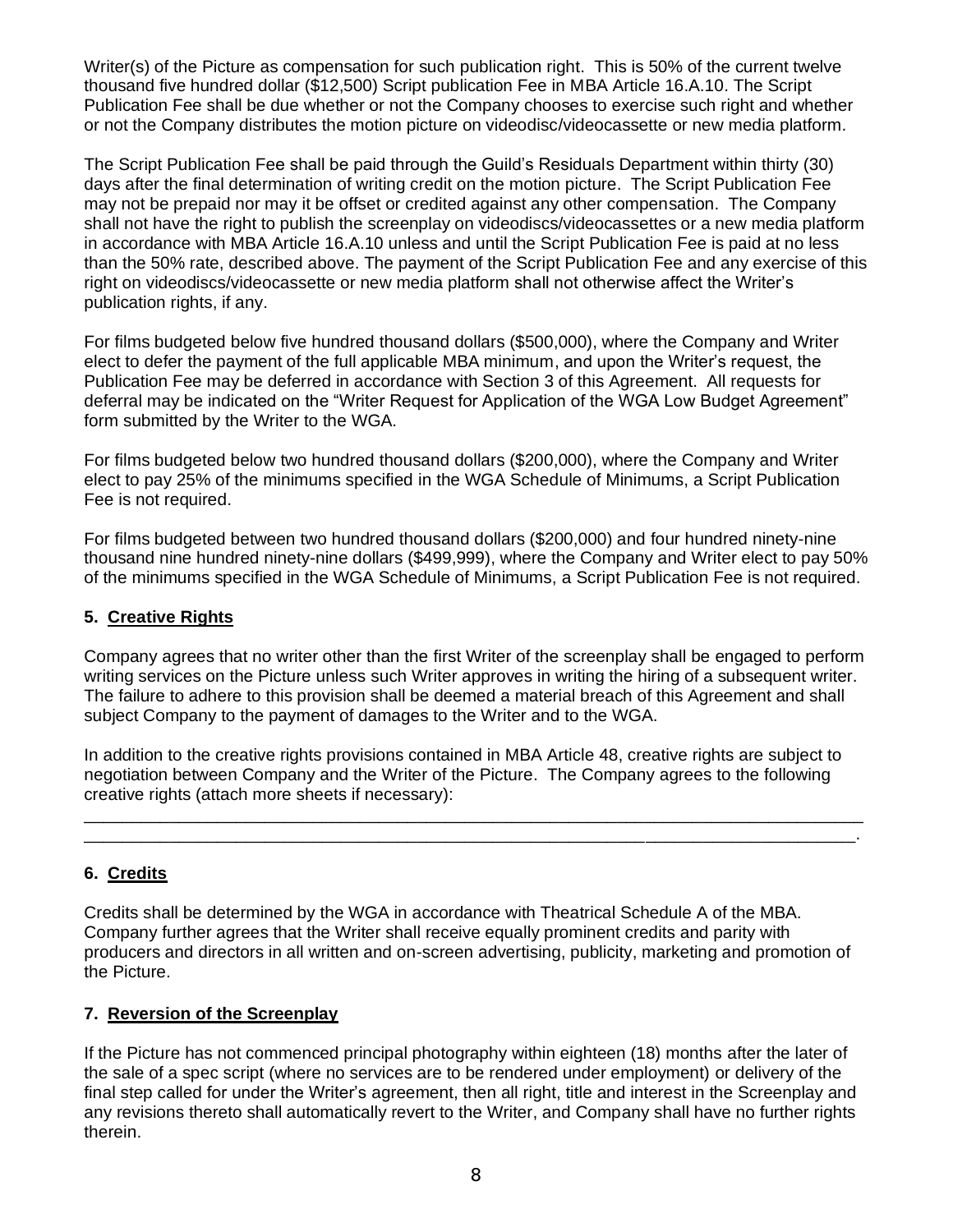## **8. Initial Release in a Television Market**

If the Picture is initially released or exhibited on any form of television before it receives a bona fide theatrical release in the United States, the Picture shall be deemed to be made for the market of its first television exhibition — e.g., free television, pay television, or basic cable — for all purposes of the MBA. In that event, within seven (7) days of receipt of monies from the sale or license of the Picture but not later than the first exhibition date of the Picture, Company shall pay the difference, if any, between the amounts paid to the Writer under this Agreement and the applicable minimum under the MBA.

Notwithstanding the foregoing, if Company or its agents engage in best efforts to distribute the Picture in the domestic (U.S. and Canada) theatrical market and are unsuccessful, and if Company provides proof that a sale or license of the free television rights, pay television rights, or basic cable rights was not made prior to the completion and delivery of the film in a form suitable for theatrical screening, and provided further that the Company furnishes documentation of such efforts to distribute the film in the theatrical market and other relevant documentation (including but not limited to the free television, pay television, or basic cable license agreement) to the WGA, the Picture will not be reclassified as a free television, pay television, or basic cable, but will remain classified as a theatrical film for all purposes of the MBA, as modified by this Agreement.

## **9. Additional Responsibilities of Company**

## A) Reports

Company shall maintain and submit to the WGA all requested reports and budget information, including distributor and exhibitor's statements.

## B) Final Cost Report or Cost Reports

Upon completion of principal photography, Company shall submit to the WGA a detailed report of actual expenditures and any other relevant materials required by the WGA showing the actual cost of production.

If the actual production cost of the Picture exceeds the budget level originally indicated when applying to use the Low Budget Agreement, full payment of any sums necessary to bring each writer's payment in compliance with the minimum rates required by the MBA shall become due and payable within seven (7) days of the date the Company knows or should have known the budget of the Picture increased. The minimums are set forth in the WGA Schedule of Minimums.

## **10. Right to Audit**

In addition to audit rights that exist under the MBA, the WGA and the Writer of the Picture have the right to audit the Company and to inspect and to copy records relating to the costs and revenues of the Picture in order to ensure compliance with the budget provisions of this Agreement. If an audit shows that additional monies are owed to the Writer, Company shall pay the full cost of the audit and pay all monies due plus interest at the rate of one- and one-half percent (1.5%) per month from the date the unpaid sums were due.

### **11. General Provisions**

## A) Application of Agreement to Designated Picture Only

This Agreement applies to the above-entitled Picture only. The special provisions applicable to low budget theatrical motion pictures covered by this Agreement are experimental. If the WGA determines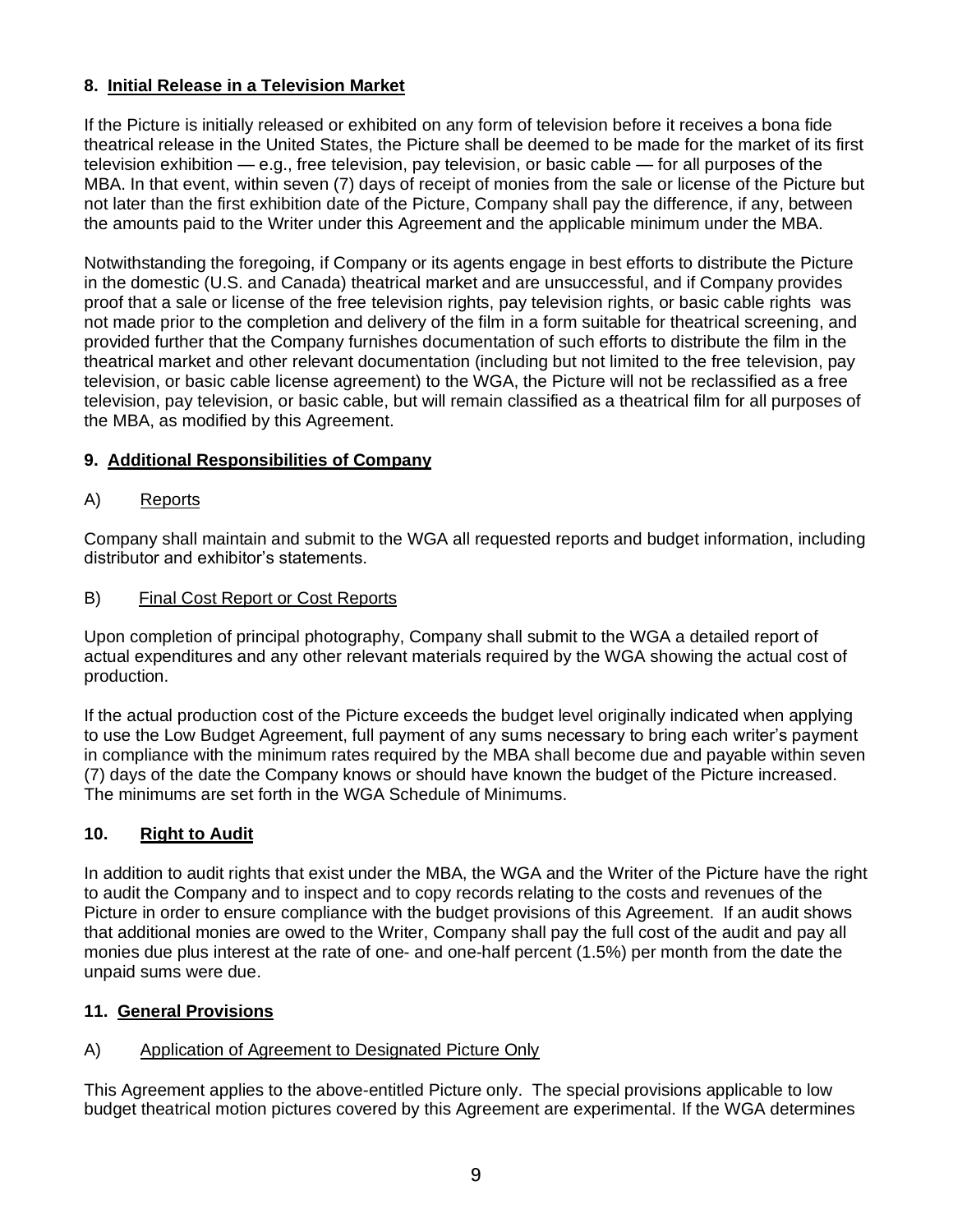at any time that the continuance of this policy is not in the best interests of writers, the WGA may alter or discontinue the use of the Low Budget Agreement.

## B) Minimum Terms

This Agreement contains the minimum terms and conditions of employment or purchase to which the Writer is entitled. Except for credits for screen authorship, the Writer and Company are free to negotiate and contract for more favorable terms and conditions of employment than the minimum terms provided in this Agreement or the MBA. Only the WGA has the right to waive any of the provisions of this Agreement or the MBA.

## C) Entire Agreement

The MBA and this Agreement constitute the entire understanding between the WGA and Company, and neither can be altered or modified except by a written agreement between the parties. Upon execution, this Agreement supersedes any prior understandings and agreements whether oral or written.

### D) Acknowledgement

One of the following forms of acknowledgement shall be incorporated in the credits of the Picture:

- "Special Thanks to the Writers Guild of America"; or
- The logo of the Writers Guild which executed the Agreement.

This Agreement terminates with the expiration of the 2020 MBA on May 1, 2023.

## **ACCEPTED AND AGREED:**

| <b>Writers Guild of America, West, Inc.</b> | <b>Date</b> |  |
|---------------------------------------------|-------------|--|
| on behalf of itself and Writers Guild of    |             |  |
| America, East, Inc.                         |             |  |

\_\_\_\_\_\_\_\_\_\_\_\_\_\_\_\_\_\_\_\_\_\_\_\_\_\_\_\_\_\_\_\_\_\_\_\_\_\_\_\_ \_\_\_\_\_\_\_\_\_\_\_\_\_\_\_\_\_\_\_\_\_\_\_\_\_ **Signature of Company Representative Date**

\_\_\_\_\_\_\_\_\_\_\_\_\_\_\_\_\_\_\_\_\_\_\_\_\_\_\_\_\_\_\_\_\_\_\_\_\_\_\_\_ **Printed Name of Company Representative**